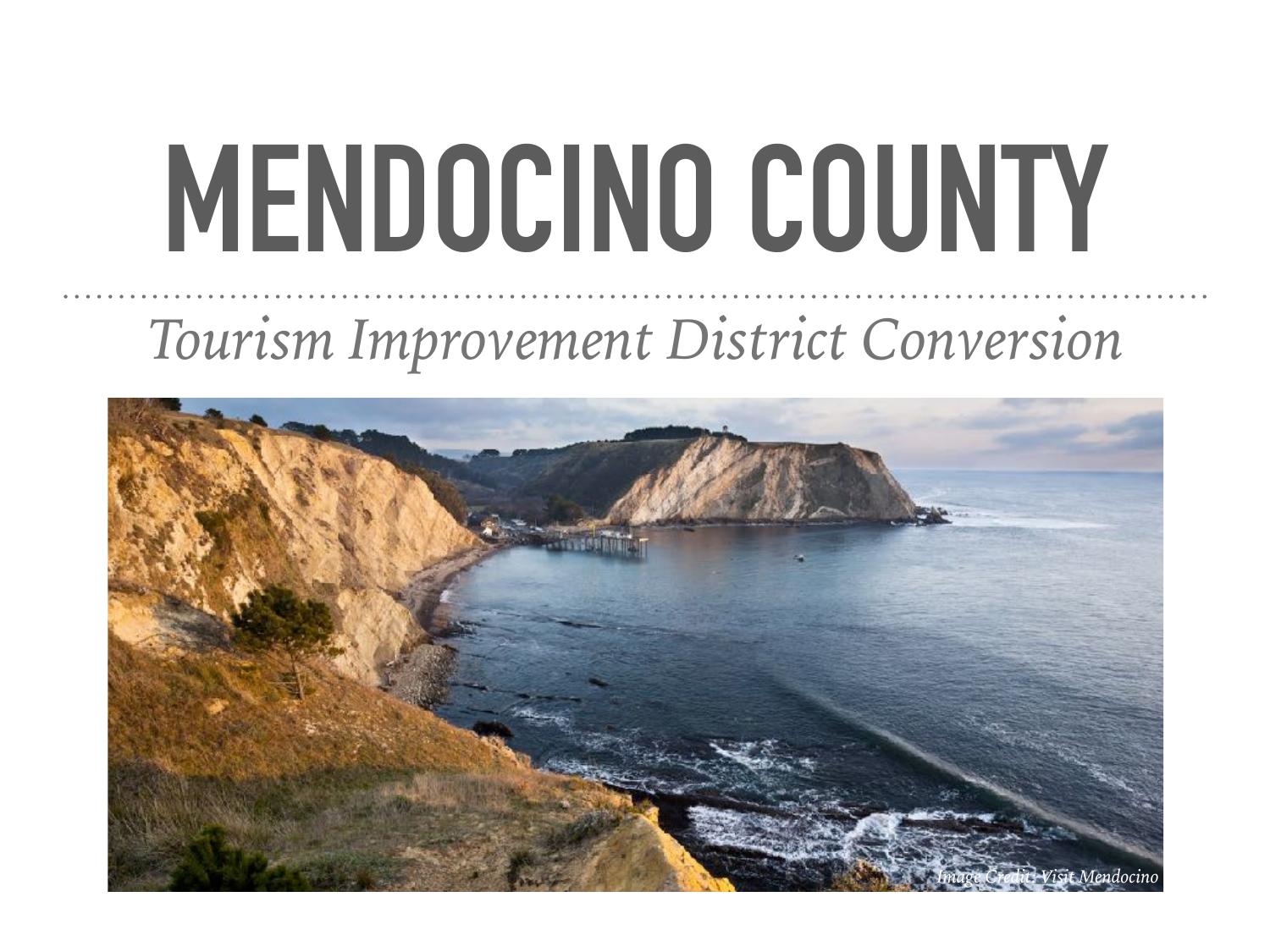

#### **WHY CONVERT??**

89 Parking & Business Improvement District

-VS-

94 Property and Business Improvement District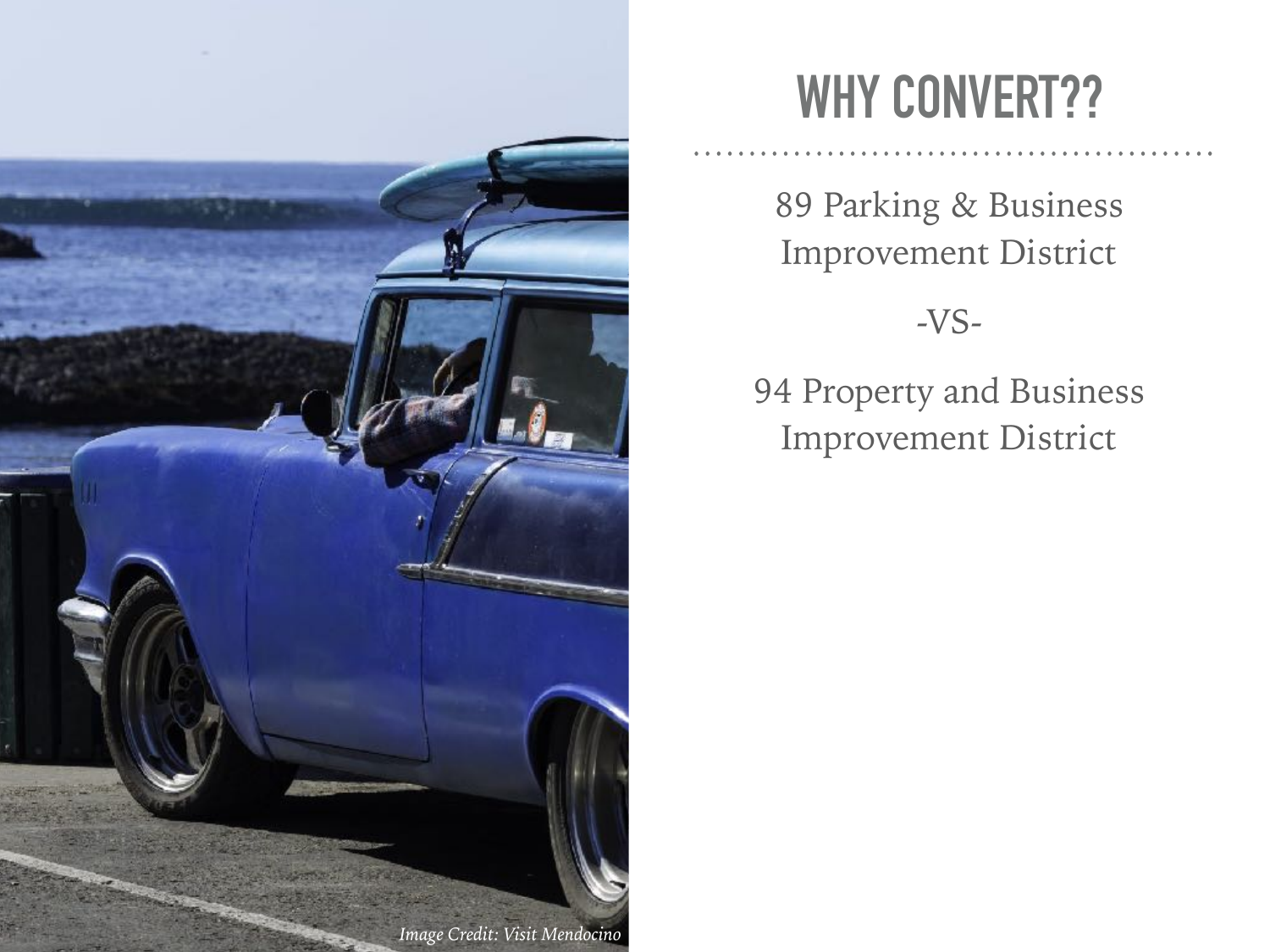## ➤Term Length

### ➤Formation & Renewal Process

➤Governance

➤Lawsuits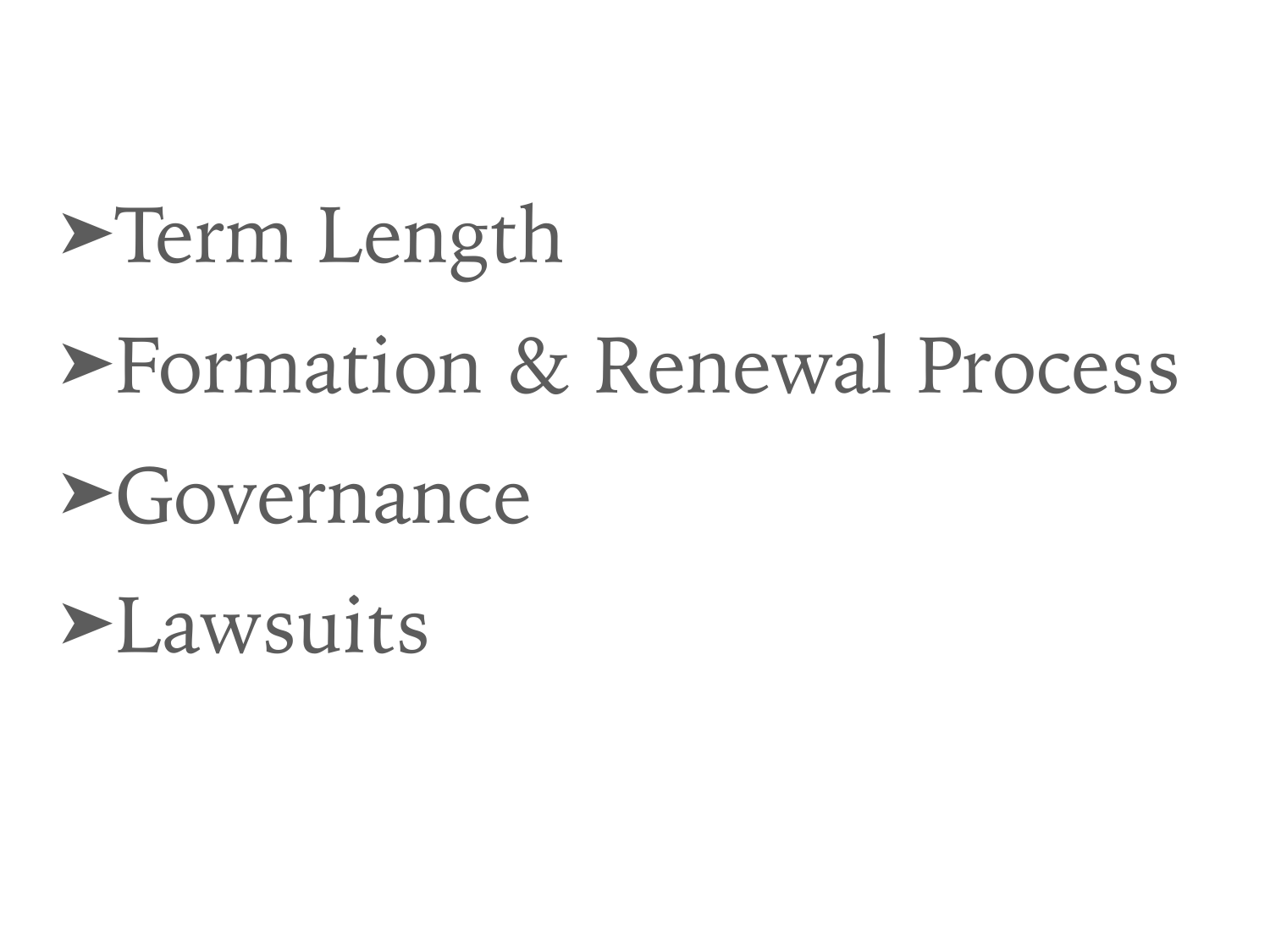

#### **STEPS TO ESTABLISH**

- ▶ Step One: Initiation/ Infrastructure
- ➤ Step Two: Outreach and Consensus Building
- ➤ Step Three: Document Preparation
- ➤ Step Four: Document Revision
- ➤ Step Five: Hearing Process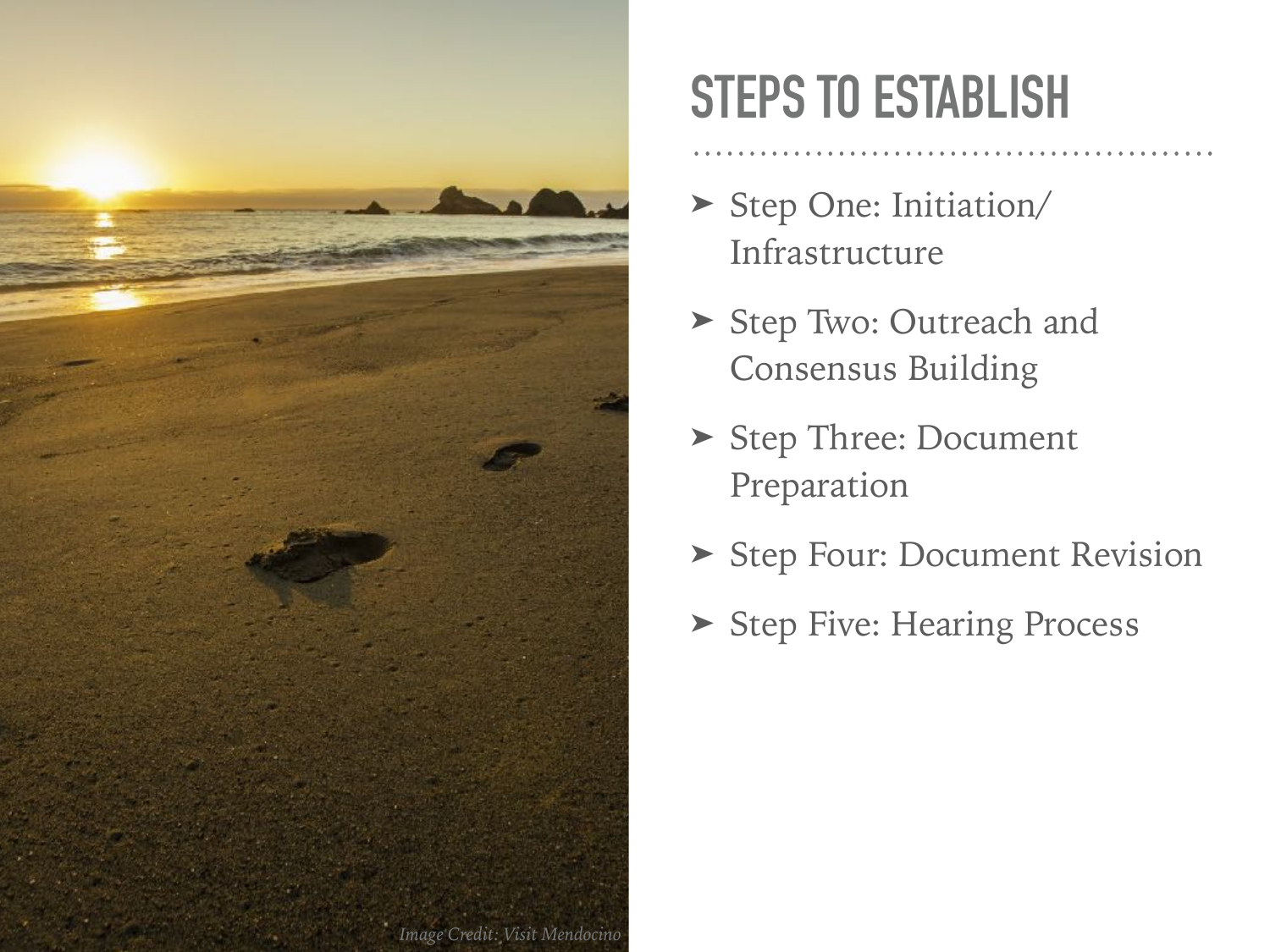#### **STEP ONE: INITIATION/INFRASTRUCTURE**

This step creates the necessary leadership structure to carry out the project. During this step Civitas, the Bureau, and business owners will identify their respective roles in the formation process. This step also includes gathering information on the district.

#### **STEP TWO: OUTREACH AND CONSENSUS BUILDING**

Outreach efforts are undertaken in step two to connect with business owners and County officials and gain their support for the district.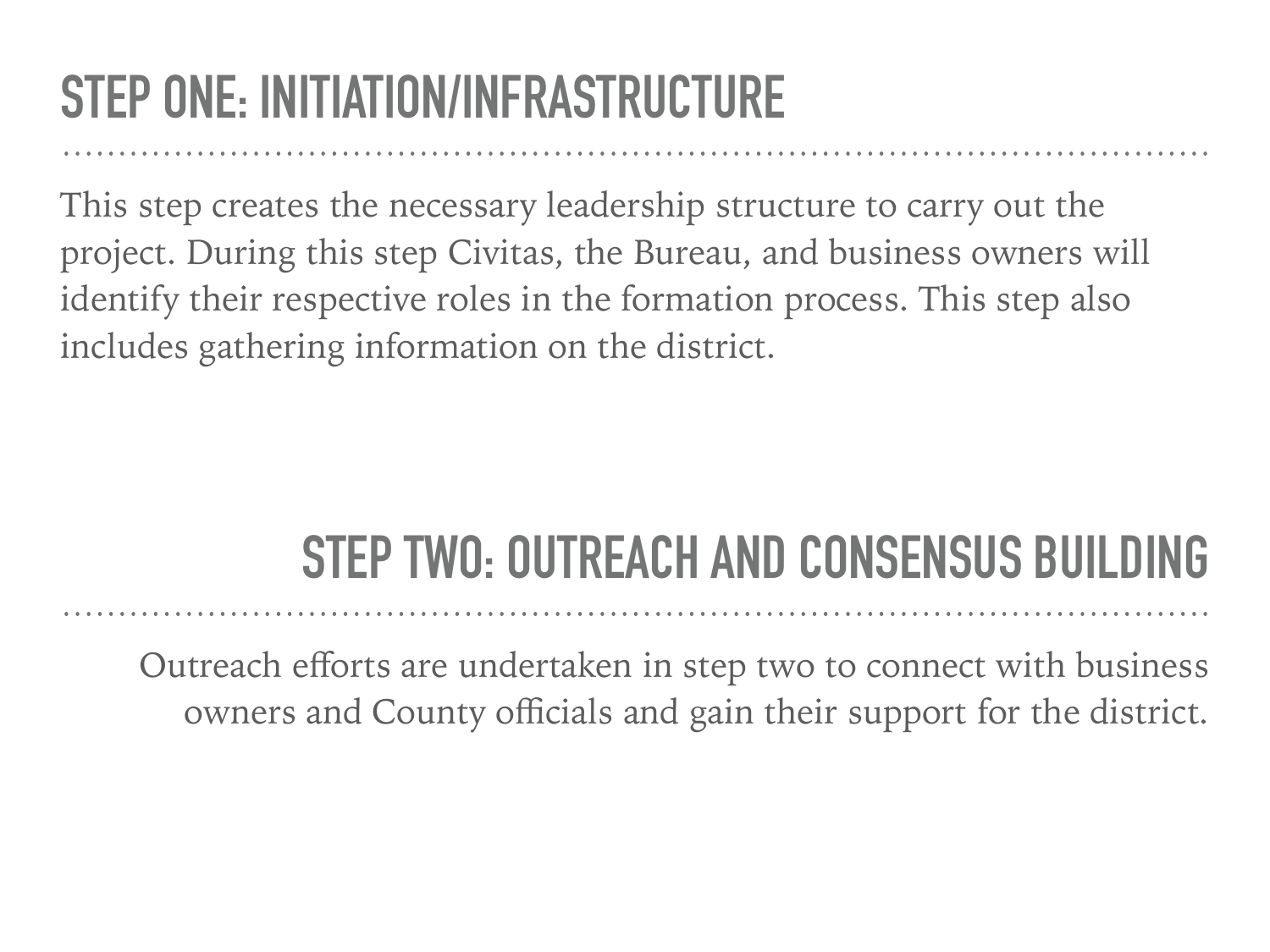#### **STEP THREE: DOCUMENT PREPARATION**

In step three documents necessary to form the district are drafted. Civitas will work closely with business owners, the Bureau, and the County to ensure documents reflect the needs and priorities of assessed businesses.

#### **STEP FOUR: DOCUMENT REVISION**

Documents drafted by Civitas will be submitted to the Bureau, business owners, and the County for review. Based on their input, Civitas will revise documents as necessary and prepare final documents.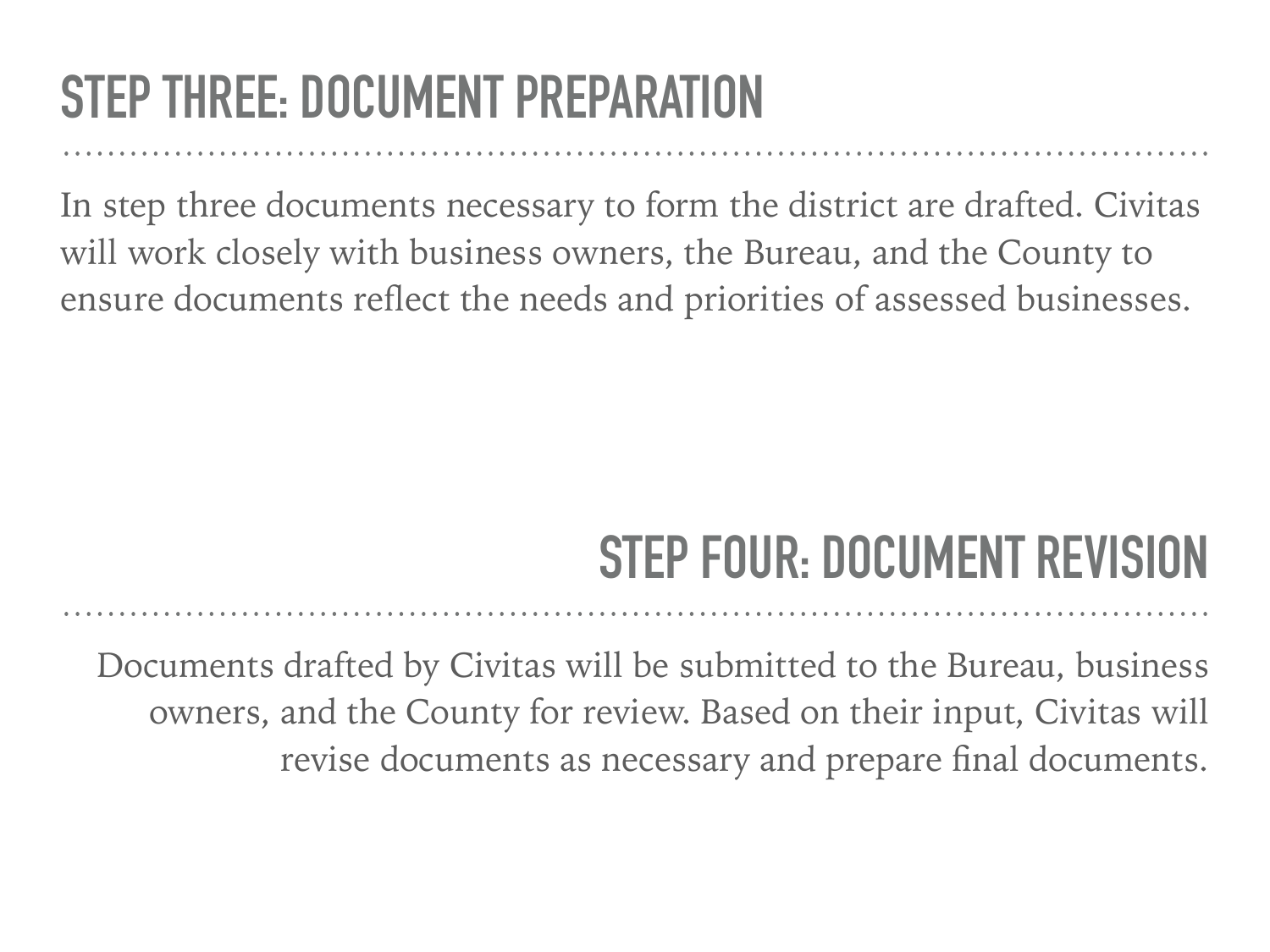#### **STEP FIVE: HEARING PROCESS**

Finally, Civitas will guide the Bureau through the Board of Supervisors hearing process to convert the district.

- ➤ Resolution of Intention & Resolution Requesting Consent
- ➤ Public Meeting
- ➤ Resolutions Granting Consent
- ➤ Public Hearing & Resolution of Formation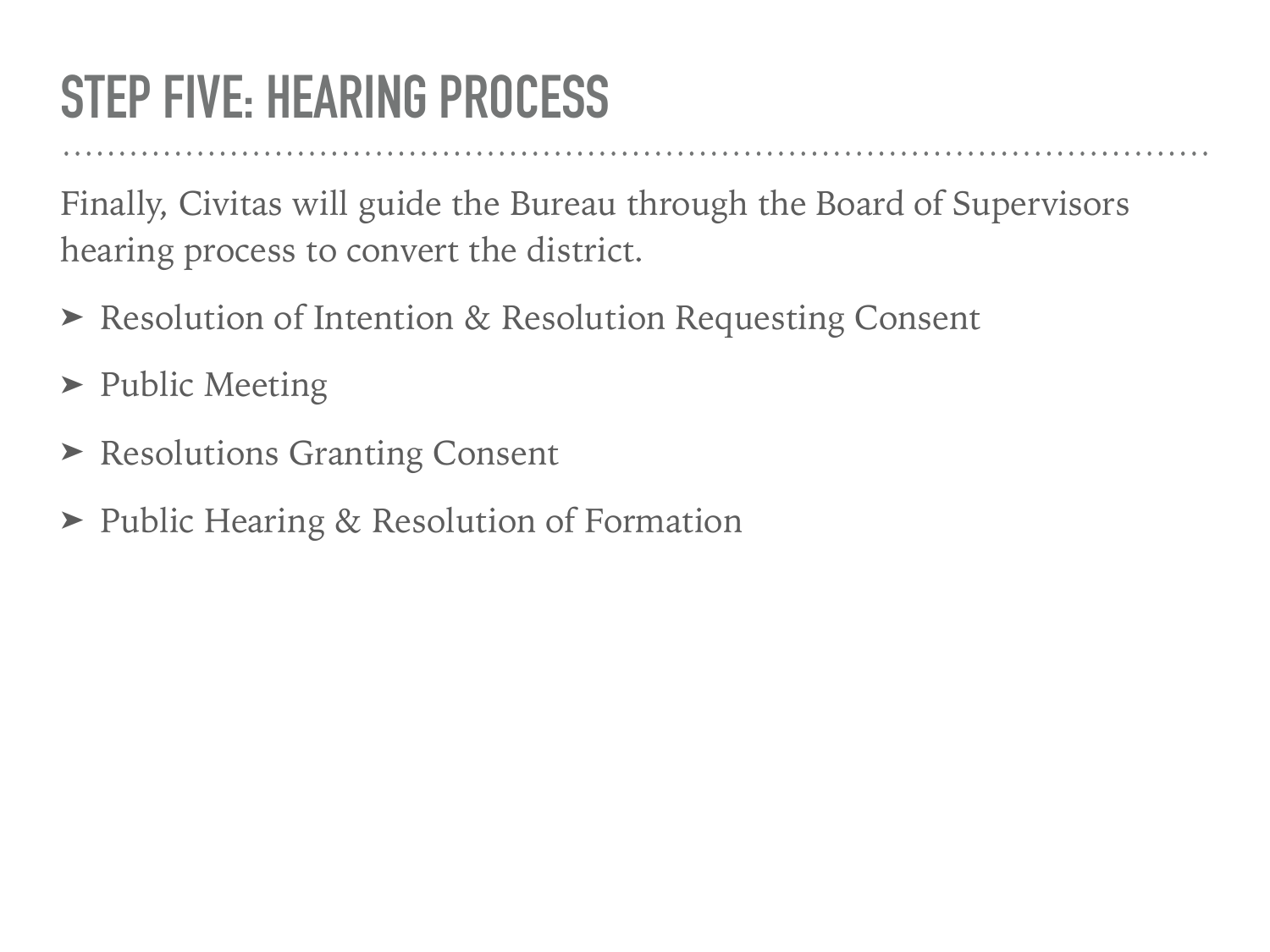#### **TIMELINE - 9 MONTHS**

|                                                       | Feb<br>(1) | March<br>(2) | <b>April</b><br>(3) | <b>May</b><br>(4) | June<br>(5) | July<br>(6) | Aug<br>(7) | <b>Sept</b><br>(8) | <b>Oct</b><br>(9) |
|-------------------------------------------------------|------------|--------------|---------------------|-------------------|-------------|-------------|------------|--------------------|-------------------|
| <b>Initiation</b>                                     |            |              |                     |                   |             |             |            |                    |                   |
| Outreach<br>$\boldsymbol{\alpha}$<br><b>Education</b> |            |              |                     |                   |             |             |            |                    |                   |
| <b>Document</b><br>Prep &<br><b>Revisions</b>         |            |              |                     |                   |             |             |            |                    |                   |
| <b>Petition</b><br>Process                            |            |              |                     |                   |             |             |            |                    |                   |
| Hearing<br><b>Process</b>                             |            |              |                     |                   |             |             |            |                    |                   |